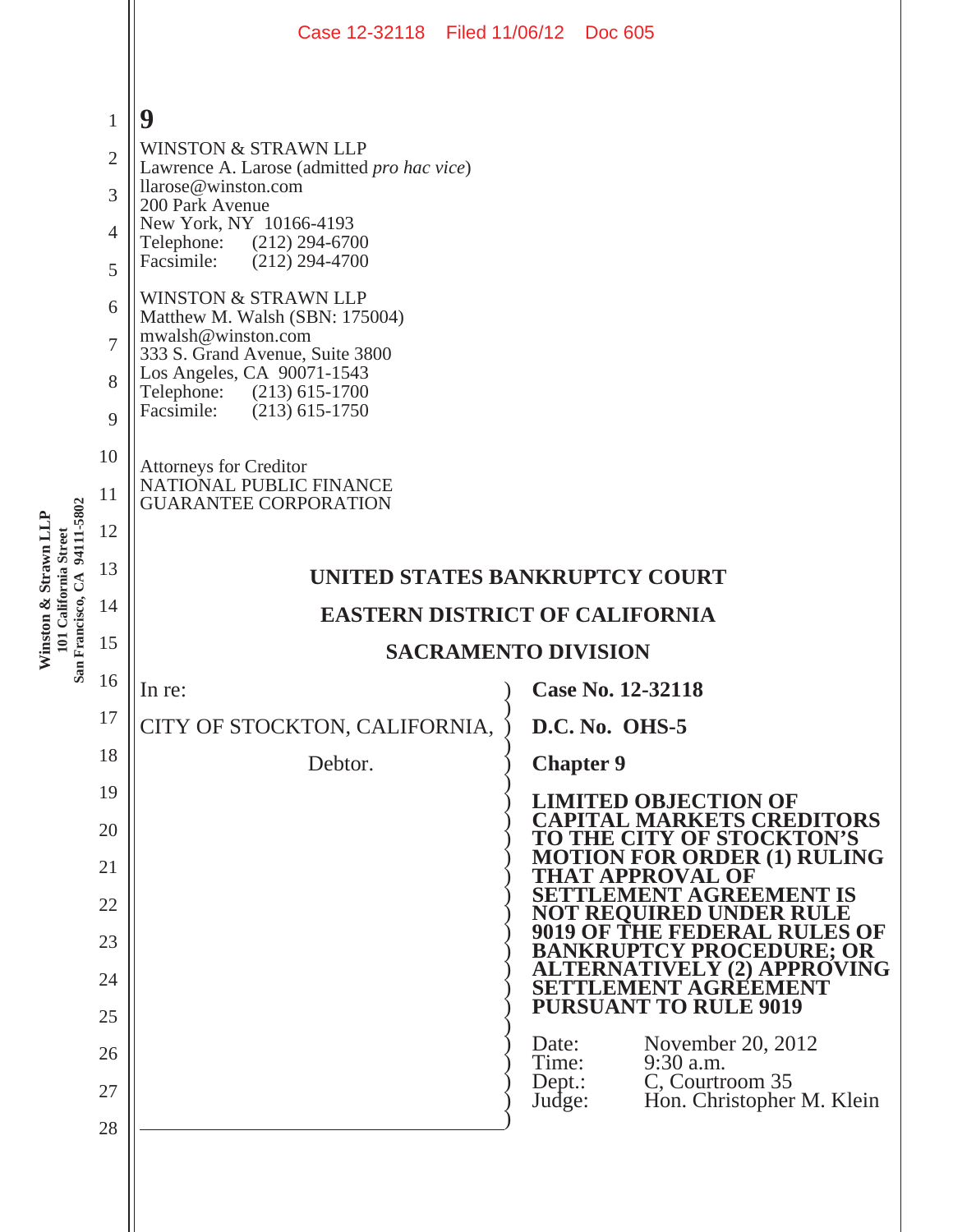1

2

3

4

5

6

7

8

9

10

11

12

13

14

15

16

17

18

19

20

21

22

 $\overline{a}$ 

National Public Finance Guarantee Corporation, Assured Guaranty Corp., Assured Guaranty Municipal Corp., Franklin High Yield Tax-Free Income Fund, Franklin California High Yield Municipal Fund and Wells Fargo Bank, National Association, in its role as indenture trustee (collectively the "Capital Markets Creditors"), each a creditor and party in interest, hereby submit this limited objection to the City of Stockton, California's (the "Debtor" or the "City") Motion For Order (1) Ruling That Approval of Settlement Agreement Is Not Required Under Rule 9019 of the Federal Rules of Bankruptcy Procedure; Or Alternatively (2) Approving Settlement Agreement Pursuant to Rule 9019 [Dkt. No. 585] (the "9019 Motion").

The Capital Markets Creditors are owed hundreds of millions of dollars by the City. Yet the City seeks blanket authority to enter into settlements with prepetition creditors of its choosing, outside the chapter 9 process, and without notice to its other creditors. Although section 502 of the Bankruptcy Code applies in chapter 9, the City requests that this Court give no effect to the rights provided to creditors under section 502. Because the City has filed no schedules and has set no bar date, the only way creditors can protect their rights to ensure that settlements are fair and equitable and to evaluate the amount of the City's limited assets leaving its coffers is through the 9019 process. And as shown below, the law is clear that Rule 9019 of the Federal Rules of Bankruptcy Procedure (the "Bankruptcy Rules") applies in chapter 9 cases in this context. In support of this limited objection, the Capital Markets Creditors further state as follows:

<sup>23</sup> 24 25 26 27 28 <sup>1</sup> *See* Joinder of Creditor National Public Finance Guarantee Corporation to Indenture Trustee's Limited Objection to the Debtor's Emergency Motion for Leave to Introduce Evidence Relating to Neutral Evaluation Process under Government Code Section 53760.3(Q) [Dkt. No. 78], Joinder of Franklin Advisers, Inc. to Limited Objection of Wells Fargo Bank, National Association as Indenture Trustee to Emergency Motion for Leave to Introduce Evidence Relating to Neutral Evaluation Process under Government Code Section 53760.3(q) [Dkt. No. 79], Joinder of Assured Guaranty Corp. and Assured Guaranty Municipal Corp. to Limited Objection of Wells Fargo Bank, National Association as Indenture Trustee to Emergency Motion for Leave to Introduce Evidence Relating to Neutral Evaluation Process under Government Code Section 53760.3(q) [Dkt. No. 80], and Limited Objection of Wells Fargo Bank, National Association as Indenture Trustee to Emergency Motion for Leave to Introduce Evidence Relating to Neutral Evaluation Process under Government Code Section 53760.3(q) [Dkt. No. 76], establishing that each of the Capital Markets Creditors is a creditor and party in interest of the City of Stockton, California.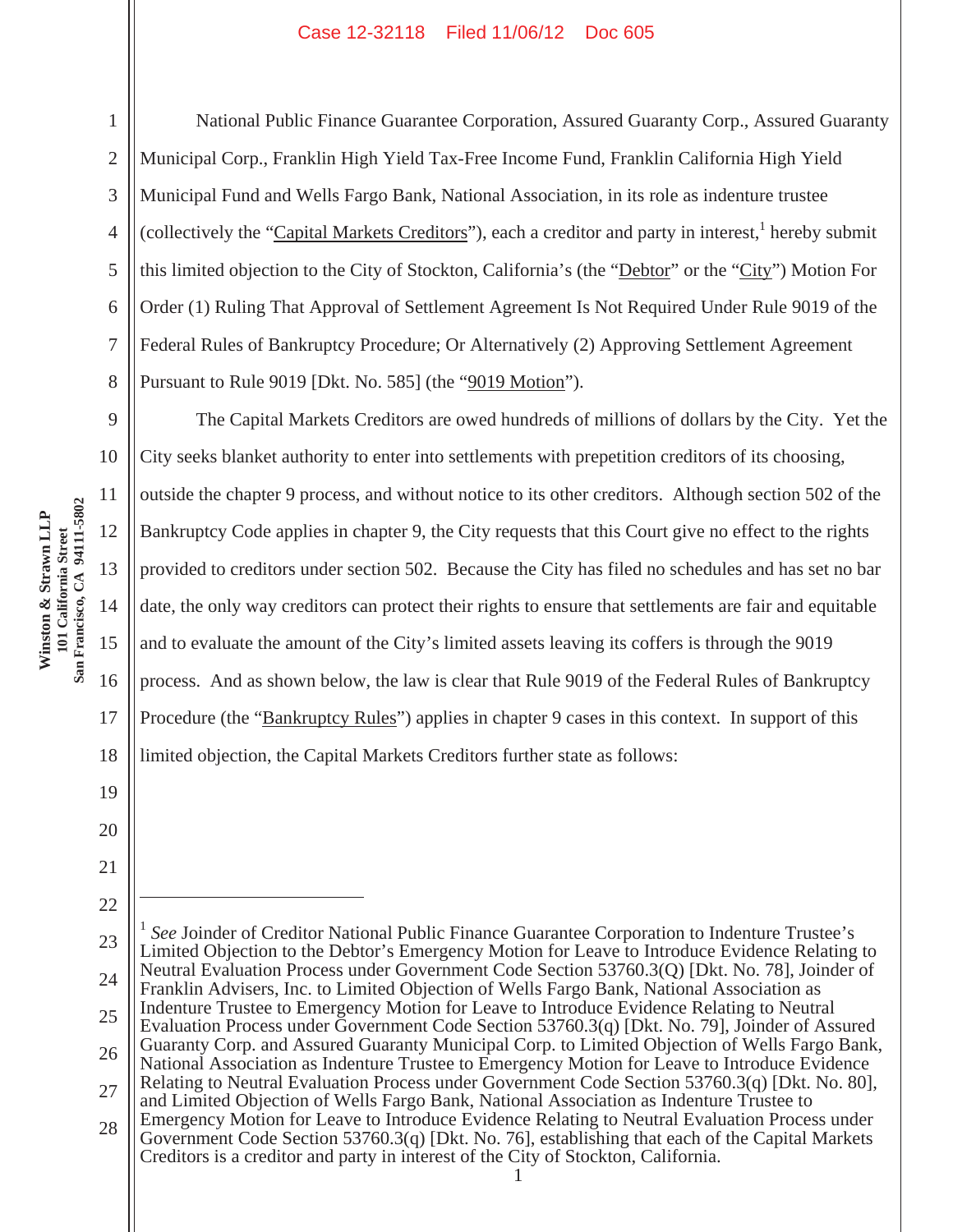|                | Case 12-32118 Filed 11/06/12 Doc 605                                                                                                                                                                                                                         |  |  |  |  |
|----------------|--------------------------------------------------------------------------------------------------------------------------------------------------------------------------------------------------------------------------------------------------------------|--|--|--|--|
| 1              | I.<br><b>ARGUMENT</b>                                                                                                                                                                                                                                        |  |  |  |  |
| $\overline{2}$ | A Chapter 9 Debtor Is Required to Seek Court Approval of a Compromise or<br>A.                                                                                                                                                                               |  |  |  |  |
| 3              | <b>Settlement Under Bankruptcy Rule 9019</b>                                                                                                                                                                                                                 |  |  |  |  |
| 4              | <b>Bankruptcy Rule 9019 Requires Approval of the Settlement of a Claim</b><br>1.<br><b>Against the City</b>                                                                                                                                                  |  |  |  |  |
| 5              |                                                                                                                                                                                                                                                              |  |  |  |  |
| 6              | The City argues in the 9019 Motion that Bankruptcy Rule 9019 does not create a<br>1.                                                                                                                                                                         |  |  |  |  |
| 7              | substantive requirement for debtors to seek court approval of settlements and compromises. 9019                                                                                                                                                              |  |  |  |  |
| 8              | Motion at 3. The City points to section 363 of the Bankruptcy Code and argues that the only                                                                                                                                                                  |  |  |  |  |
| 9              | substantive requirement to seek court approval of compromises and settlements is found in section                                                                                                                                                            |  |  |  |  |
| 10             | 363 of the Bankruptcy Code, which is not applicable in chapter 9 cases. <i>Id.</i> at 3-4.                                                                                                                                                                   |  |  |  |  |
| 11             | 2.<br>However, this argument ignores the important distinction between the settlement of a                                                                                                                                                                   |  |  |  |  |
| 12             | claim asserted against the City/debtor (as here), and a settlement of a claim held by the City/debtor                                                                                                                                                        |  |  |  |  |
| 13             | against a third party. The authority cited by the City for the proposition that section 363 is the                                                                                                                                                           |  |  |  |  |
| 14             | statutory underpinning for Bankruptcy Rule 9019 involves the latter situation, where a debtor was                                                                                                                                                            |  |  |  |  |
| 15             | settling affirmative claims that it held. For example, In re Mickey Thompson Entertainment Group,                                                                                                                                                            |  |  |  |  |
| 16             | Inc. (Goodwin v. Mickey Thompson Entertainment Group, Inc.), 292 B.R. 415 (B.A.P. 9 <sup>th</sup> Cir. 2003),                                                                                                                                                |  |  |  |  |
| 17             | which the City asserts is the "leading Ninth Circuit case on the interplay between Rule 9019(a) and                                                                                                                                                          |  |  |  |  |
| 18             | §363(b)," 9019 Motion at 4, involves "the disposition by way of 'compromise' of a claim that is an                                                                                                                                                           |  |  |  |  |
| 19             | asset of the estate " 292 B.R. at 421. (emphasis added). In that case, the Bankruptcy Appellate                                                                                                                                                              |  |  |  |  |
| 20             | Panel found that                                                                                                                                                                                                                                             |  |  |  |  |
| 21             | the settlement is in reality a purchase by the Settling Parties of a chose in                                                                                                                                                                                |  |  |  |  |
| 22             | action of the estate and for which another entity has offered a higher price<br>in circumstances that invite a competitive auction that could yield a<br>considerably higher price. Settling Parties were free to bid against the third<br>party overbidder. |  |  |  |  |
| 23             |                                                                                                                                                                                                                                                              |  |  |  |  |
| 24             |                                                                                                                                                                                                                                                              |  |  |  |  |
| 25             | <i>Id.</i> Similarly, the only other cases cited to by the City for this proposition also involve the settlement                                                                                                                                             |  |  |  |  |
| 26             | of claims held by the debtor against a third party. See Northview Motors, Inc. v. Chrysler Motors                                                                                                                                                            |  |  |  |  |
| 27             | Corp., 186 F.3d 346, 347 (3d Cir. 1999) (involving the settlement of a debtor-car dealership's claims                                                                                                                                                        |  |  |  |  |
| 28             |                                                                                                                                                                                                                                                              |  |  |  |  |

Winston & Strawn LLP<br>101 California Street<br>San Francisco, CA 94111-5802 **San Francisco, CA 94111-5802 Winston & Strawn LLP**  12 **101 California Street**  14 15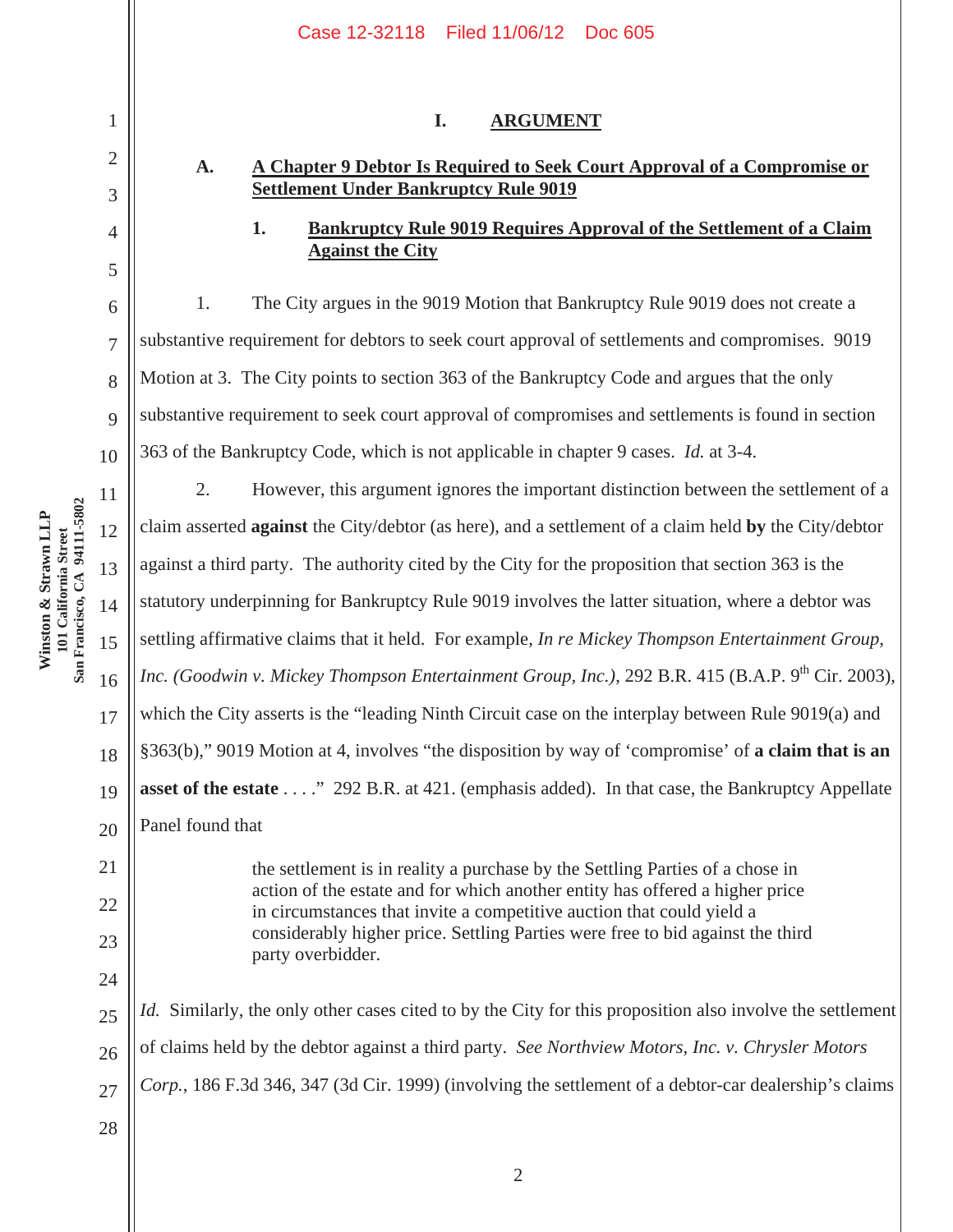against Chrysler Motors Corp.); *In re Sparks*, 190 B.R. 842, 844 (Bankr. N.D. Ill. 1996) (relating to a settlement agreement which "involved settlement of estate assets").

3

1

2

4

5

6

7

8

9

10

11

12

13

15

17

23

24

25

26

27

 $\overline{a}$ 

28

3. In contrast, here, the Settlement Agreement<sup>2</sup> does not involve the settlement of claims held **by** the debtor, but rather, claims **against** the debtor. The claim allowance and settlement process is a core function of the bankruptcy court in a chapter 9 case. Indeed, this Court has held that "[t]he core of a chapter 9 case is adjustment of the debtor-creditor relationship." *In re City of Stockton*, 478 B.R. 8, 25 (Bankr. E.D. Cal. 2012). Notably, section 502 of the Bankruptcy Code – the statutory provision governing "allowance of claims or interests" – **is** incorporated into chapter 9. *See* 11 U.S.C. § 901(a). Section 502(b) specifically provides that "the court, after notice and a hearing, **shall** determine the amount" of any disputed claim, 11 U.S.C. § 502(b) (emphasis added), and thereby provides the statutory underpinning for Rule 9019 as it applies to compromises of claims **against** the debtor. *See, e.g.*, *In re The Heritage Organization, L.L.C.*, 375 B.R. 230, 285 (Bankr. N.D. Tex. 2007) (noting linkage between section 502 and Rule 9019).

14 16 18 19 20 21 22 4. Thus, just as this Court found that the issues raised by retirees seeking an injunction prohibiting the City from implementing a reduction in their claims for retiree health benefits were "central to the debtor-creditor relationship," which are "to be dealt with . . . in the collective chapter 9 proceeding," so are the issues raised by the settlement and compromise of claims against the City under the Settlement Agreement. *City of Stockton*, 478 B.R. at 25. Given that the City is proposing to settle claims against it in the District Court Case, which is "central to the debtor-creditor relationship" in a chapter 9 case, court approval under Bankruptcy Rule 9019 is required. Further, there is nothing in Bankruptcy Rule 9019 that says that it is not applicable in chapter 9 or that chapter 9 debtors are not subject to the rule.

> **2. Requiring the City to Seek Court Approval of the Settlement Agreement Does Not Violate Section 904**

<sup>3</sup>  <sup>2</sup> Capitalized terms not otherwise defined herein shall have the meaning ascribed to them in the 9019 Motion.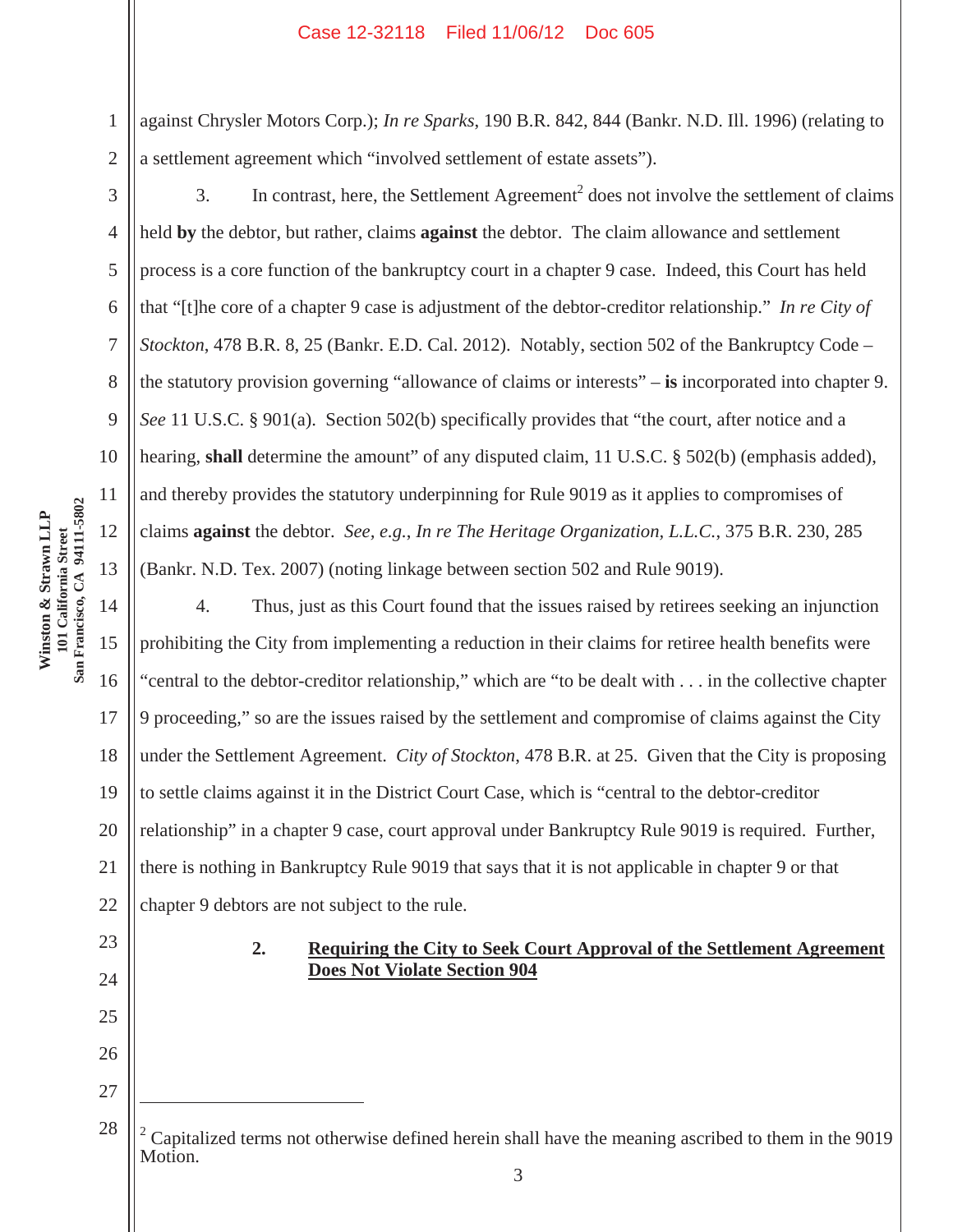5. The City incorrectly asserts that requiring it to seek approval of a compromise or settlement under Bankruptcy Rule 9019 violates section 904 of the Bankruptcy Code. 9019 Motion at 4. Section 904 provides that

> Notwithstanding any power of the court, unless the debtor consents or the plan so provides, the court may not, by any stay, order, or decree, in the case or otherwise, interfere with—

(1) any of the political or governmental powers of the debtor;

(2) any of the property or revenues of the debtor; or

(3) the debtor's use or enjoyment of any income-producing property.

11 U.S.C. § 904.

6. The City argues that this Court's approval of the Settlement Agreement will require it to expend funds "continuing to litigate the District Court Case" and thus "interfere with the City's freedom to control its property and revenues." 9019 Motion at 5. However, this argument ignores the very facts of the case that the City is proposing to settle. The District Court Case is stayed and the City will not be incurring legal fees in connection with continuing to litigate the case. *See*  Declaration of Marci Arredondo in Support of City of Stockton's Motion for Order (1) Ruling That Approval of Settlement Agreement Is Not Required Under Rule 9019 of the Federal Rules of Bankruptcy Procedure; or Alternatively, (2) Approving Settlement Agreement Pursuant to Rule 9019 [Dkt. No. 587] at ¶ 5.

7. Thus, requiring Court approval of the Settlement Agreement in no way forces the City to incur additional legal fees or otherwise "interfere with the City's freedom to control its property and revenues." The only legal fees the City will incur in connection with Court approval of the Settlement Agreement are those necessary to the bankruptcy process that the City invoked voluntarily. Therefore, despite the City's assertions, seeking this Court's approval of the Settlement Agreement does not violate or even implicate section 904.

# **B. Chapter 9 Precedent in This District Establishes That Bankruptcy Rule 9019 Does Require Court Approval of Settlements and Compromises**

8. The City's argument that court approval of settlements and compromises under Bankruptcy Rule 9019 is not required is in direct contrast to the position that the City of Vallejo took

11 101 California Street<br>San Francisco, CA 94111-5802 **San Francisco, CA 94111-5802 Winston & Strawn LLP**  Winston & Strawn LLP 12 **101 California Street**  13 14 15 16

1

2

3

4

5

6

7

8

9

10

17

18

19

20

21

22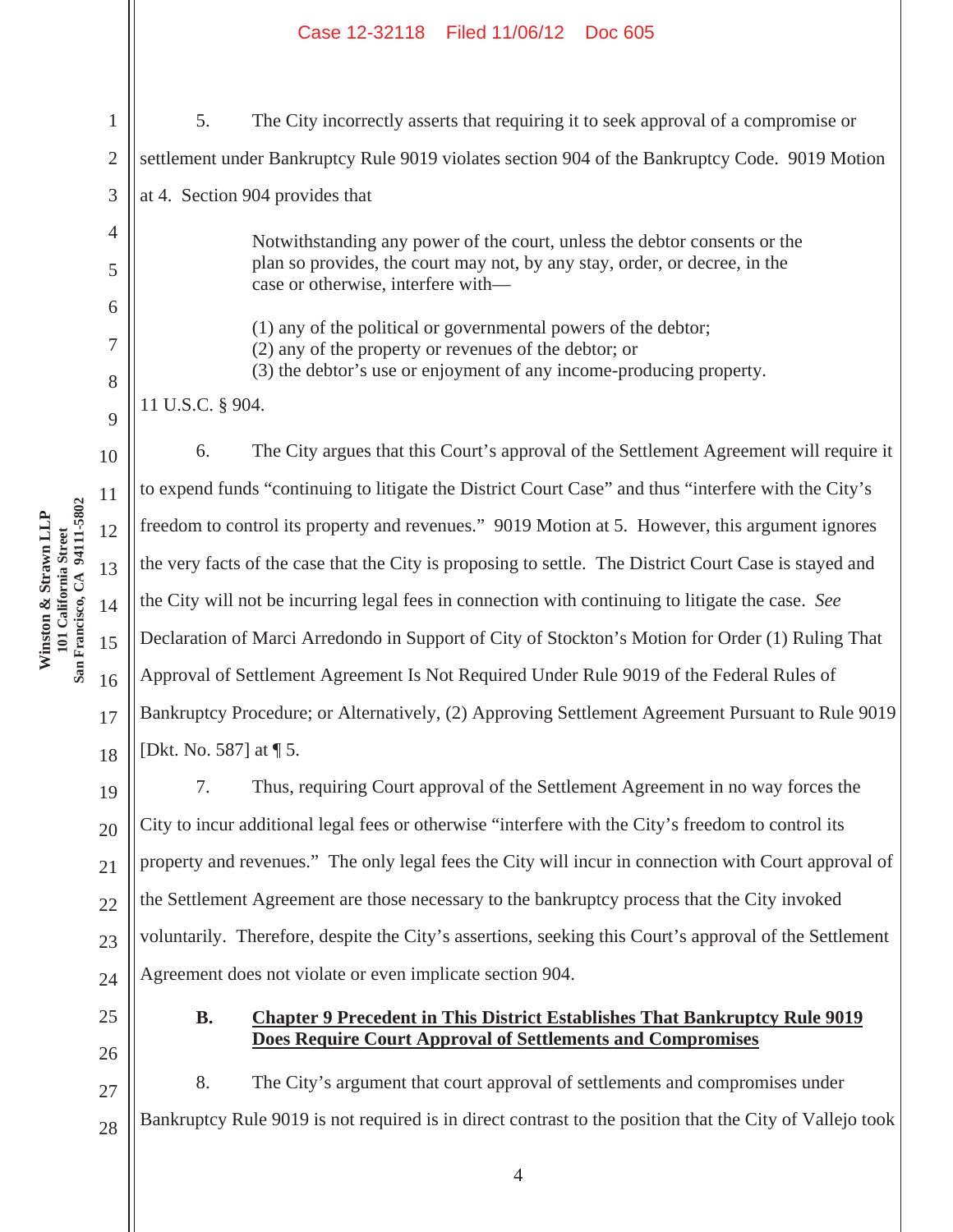1 2 3 4 5 6 7 8 9 10 11 12 13 14 15 16 17 18 19 20 21 22 23 24 25 26 27 28 in its chapter 9 case in this Court. In Vallejo's chapter 9 case, the City of Vallejo, which had the same counsel as the City of Stockton, sought bankruptcy court approval of settlement agreements under Bankruptcy Rule 9019 on at least four separate occasions. *See* Joint Motion by Plaintiff National Public Finance Guarantee Corporation and Defendant City of Vallejo for Order Approving Compromise Pursuant to Federal Rule of Bankruptcy Procedure 9019 (WS-3), *In re City of Vallejo (Nat'l Pub. Fin. Guar. Corp. v. City of Vallejo)*, Case No. 08-26813, Adv. No. 10-02672 (Bankr. E.D. Cal. June 17, 2011) [Dkt. No. 67], a true and correct copy of which is attached to Capital Market Creditors' Exhibit Index filed herewith as Exhibit A (seeking approval of settlement agreement under Bankruptcy Rule 9019 resolving claims of National against the City of Vallejo); Joint Motion of City of Vallejo and International Association of Firefighters, Local 1186, for Order Approving Compromise Pursuant to Federal Rule of Bankruptcy Procedure 9019 (OHS-27), *In re City of Vallejo*, Case No. 08-26813 (Bankr. E.D. Cal. Nov. 23, 2011) [Dkt. No. 1148], a true and correct copy of which is attached to Capital Market Creditors' Exhibit Index filed herewith as Exhibit B (seeking approval of settlement agreement and stipulation under Bankruptcy Rule 9019 settling claims arising from the City of Vallejo's breach, rejection, or refusal to honor the collective bargaining agreement with the International Association of Firefighters, Local 1186); Joint Motion of City of Vallejo and International Brotherhood of Electrical Workers, Local 2376, for Order Approving Compromise Pursuant to Federal Rule of Bankruptcy Procedure 9019 (OHS-28), *In re City of Vallejo*, Case No. 08-26813 (Bankr. E.D. Cal. Nov. 23, 2011) [Dkt. No. 1151], a true and correct copy of which is attached to Capital Market Creditors' Exhibit Index filed herewith as Exhibit C (seeking approval of settlement agreement and stipulation under Bankruptcy Rule 9019 settling claims arising from the City of Vallejo's breach, rejection, or refusal to honor the collective bargaining agreement with the International Brotherhood of Electrical Workers, Local 2376); Joint Motion of City of Vallejo and Wynathen Ketchem, Ana Menjivar, and the Mastagni Law Firm for Order Approving Compromise Pursuant to Federal Rule of Bankruptcy Procedure 9019 (OHS-31), *In re City of Vallejo*, Case No. 08-26813 (Bankr. E.D. Cal. Dec. 13, 2011) [Dkt. No. 1166], a true and correct copy of which is attached to Capital Market Creditors' Exhibit Index filed herewith as Exhibit D (seeking approval of settlement agreement and stipulation under Bankruptcy Rule 9019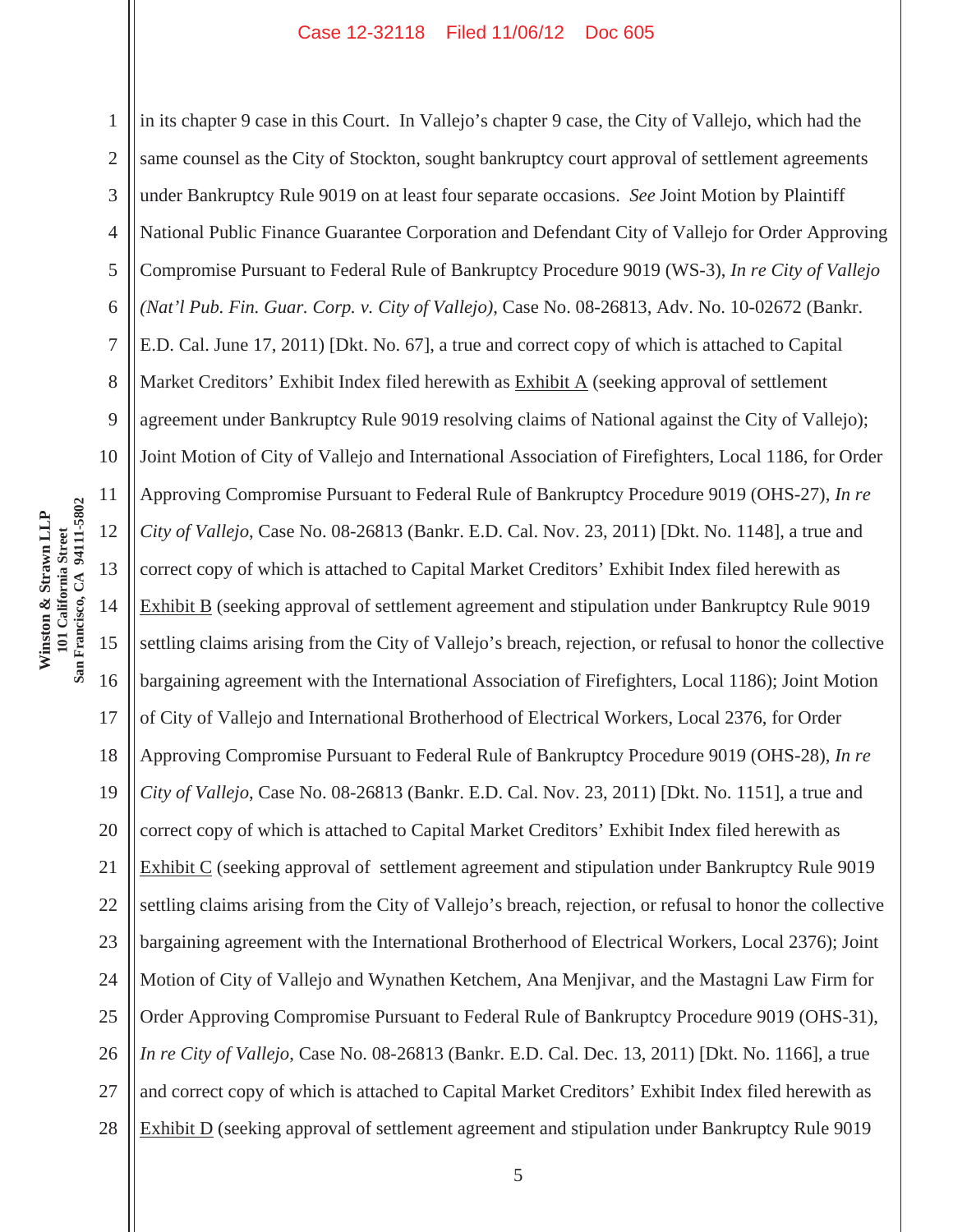resolving claims against the City of Vallejo under the federal Fair Labor Standards Act, 29 U.S.C. §§ 201 *et seq*).3 This relief was consistent with existing chapter 9 precedent in this District. *See In re Corcoran Hospital District*, 233 B.R. 449, 455-56 (Bankr. E.D. Cal. 1999) (noting that the court had approved a settlement that "reduced a claim from over \$2.7 million to a net allowed general unsecured claim of \$725,000 with no administrative claim or rights of setoff" and that "[t]he Committee was given notice of the motion to approve the settlement and did not oppose it").

9. The settlement agreements that were the subject of the 9019 motions that the City of Vallejo deemed necessary and required by Bankruptcy Rule 9019 are no different from the settlement agreement at issue here. Each involves the settlement of claims **against** the City, which, as discussed above, is a core function of the bankruptcy court in a chapter 9 case. The City is now asking this Court to set a dangerous precedent whereby the City can settle the claims of its creditors without disclosing the terms of such settlements and without giving this Court and other creditors an opportunity to fully evaluate the settlement. Such a precedent is contrary to what other municipalities and bankruptcy courts in this district determined was required by Bankruptcy Rule 9019 in a chapter 9 case.

WHEREFORE, the Capital Markets Creditors respectfully request that this Court issue an Order (i) ruling that approval of the Settlement Agreement is required under Bankruptcy Rule 9019 and (2) granting such other and further relief as is just and proper under the circumstances.

19 20

 $\overline{a}$ 

17

18

11 101 California Street<br>San Francisco, CA 94111-5802 **San Francisco, CA 94111-5802 Winston & Strawn LLP**  Winston & Strawn LLP 12 **101 California Street**  13 14 15 16

1

2

3

4

5

6

7

8

9

10

<sup>21</sup> 22 23 24 25 26 27 28 6 3 The court approved each of the foregoing Bankruptcy Rule 9019 motions, applying "the four factor test of *Fireman's Fund v. Woodson (In re Woodson)*, 839 F.2d 610, 620 (9th Cir. 1988), and *Martin v. Kane (In re A&C Props.)*, 784 F.2d 1877 (9th Cir. 1986)." *See* Order Granting Joint Motion by Plaintiff National Public Finance Guarantee Corporation and Defendant City of Vallejo for Order Approving Compromise Pursuant to Federal Rule of Bankruptcy Procedure 9019 (WS-3), *In re City of Vallejo (Nat'l Pub. Fin. Guar. Corp. v. City of Vallejo)*, Case No. 08-26813, Adv. No. 10-02672 (Bankr. E.D. Cal. Aug. 9, 2011) [Dkt. No. 73]; Order Granting Joint Motion of City of Vallejo and International Association of Firefighters, Local 1186, for Order Approving Compromise Pursuant to Federal Rule of Bankruptcy Procedure 9019 (OHS-27), *In re City of Vallejo*, Case No. 08-26813 (Bankr. E.D. Cal. Dec. 29, 2011) [Dkt. No. 1191]; Order Granting Joint Motion of City of Vallejo and International Brotherhood of Electrical Workers, Local 2376, for Order Approving Compromise Pursuant to Federal Rule of Bankruptcy Procedure 9019 (OHS-28), *In re City of Vallejo*, Case No. 08-26813 (Bankr. E.D. Cal. Dec. 29, 2011) [Dkt. No. 1192]; Order Granting Joint Motion of City of Vallejo and Wynathen Ketchem, Ana Menjivar, and the Mastagni Law Firm for Order Approving Compromise Pursuant to Federal Rule of Bankruptcy Procedure 9019 (OHS-31), *In re City of Vallejo*, Case No. 08-26813 (Bankr. E.D. Cal. Dec. 29, 2011) [Dkt. No. 1190].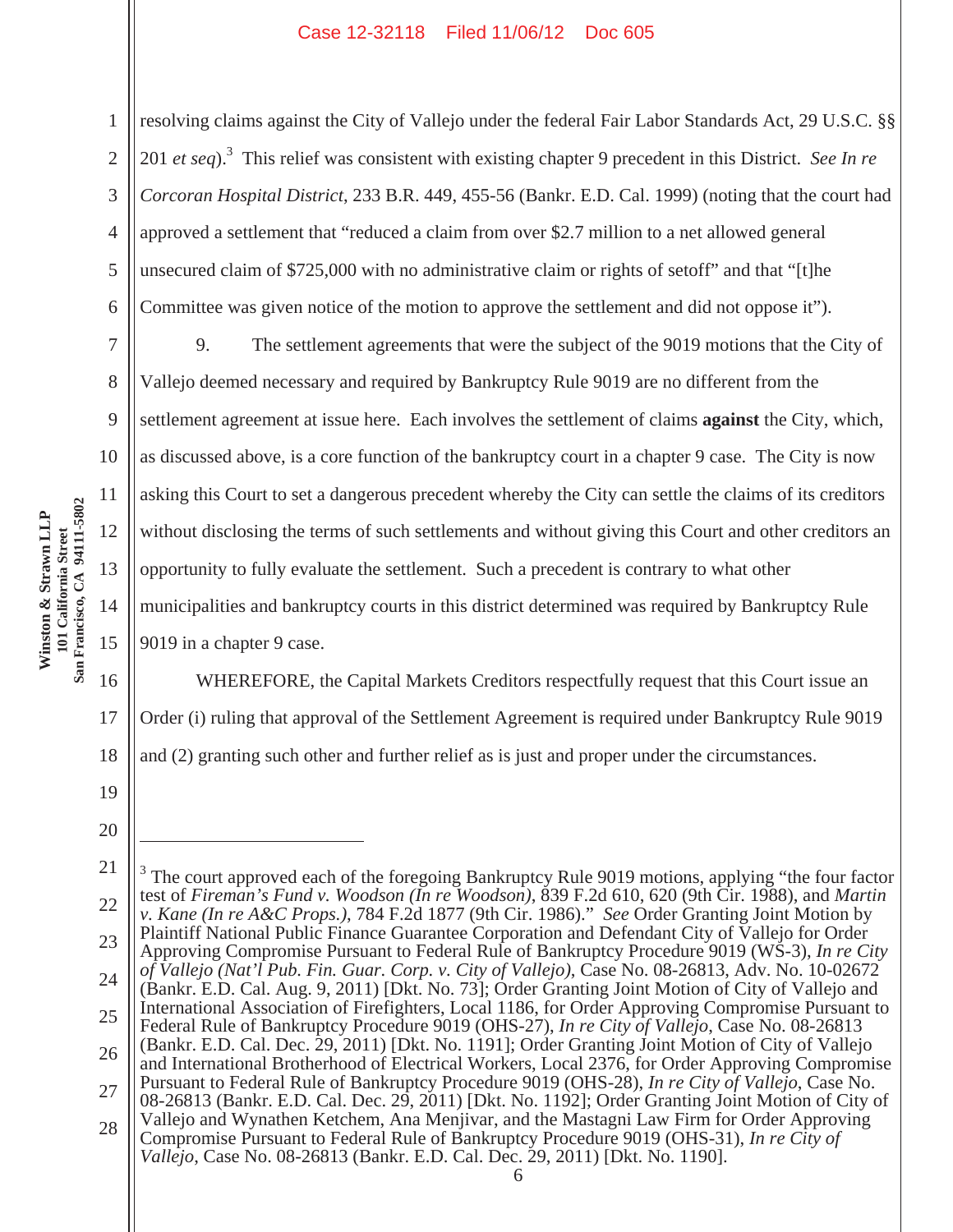|                                                                                           | Case 12-32118 Filed 11/06/12 Doc 605                                                                                                                                                                                                                                                                                  |                                                                                                                     |
|-------------------------------------------------------------------------------------------|-----------------------------------------------------------------------------------------------------------------------------------------------------------------------------------------------------------------------------------------------------------------------------------------------------------------------|---------------------------------------------------------------------------------------------------------------------|
| $\mathbf 1$<br>$\overline{2}$<br>3<br>$\overline{4}$<br>5<br>6<br>7<br>8<br>9<br>10<br>11 | <b>WINSTON &amp; STRAWN LLP</b><br>Dated: November 6, 2012<br>/s/ Lawrence A. Larose<br>By:<br>and<br>/s/ Matthew M. Walsh<br>Matthew M. Walsh<br>Attorneys for Creditor,<br>National Public Finance<br><b>Guarantee Corporation</b><br>SIDLEY AUSTIN LLP<br>Dated: November 6, 2012<br>By:<br>$/s/$ Jeffrey E. Bjork | Lawrence A. Larose (admitted pro hac vice)                                                                          |
| 13<br>14<br>15<br>16                                                                      | Jeffrey E. Bjork<br>Christina M. Craige                                                                                                                                                                                                                                                                               | Guy S. Neal (admitted pro hac vice)<br>Attorneys for Assured Guaranty Corp. and<br>Assured Guaranty Municipal Corp. |
| 18<br>19<br>20<br>21<br>22<br>23<br>24<br>25<br>26<br>27<br>28                            | Dated: November 6, 2012<br><b>JONES DAY</b><br>/s/ James O. Johnston<br>James O. Johnston<br>By:<br>Joshua D. Morse<br>Yield Municipal Fund<br>$\tau$                                                                                                                                                                 | Counsel for Franklin High Yield Tax Free<br>Income Fund and Franklin California High                                |
|                                                                                           |                                                                                                                                                                                                                                                                                                                       | 12<br>17                                                                                                            |